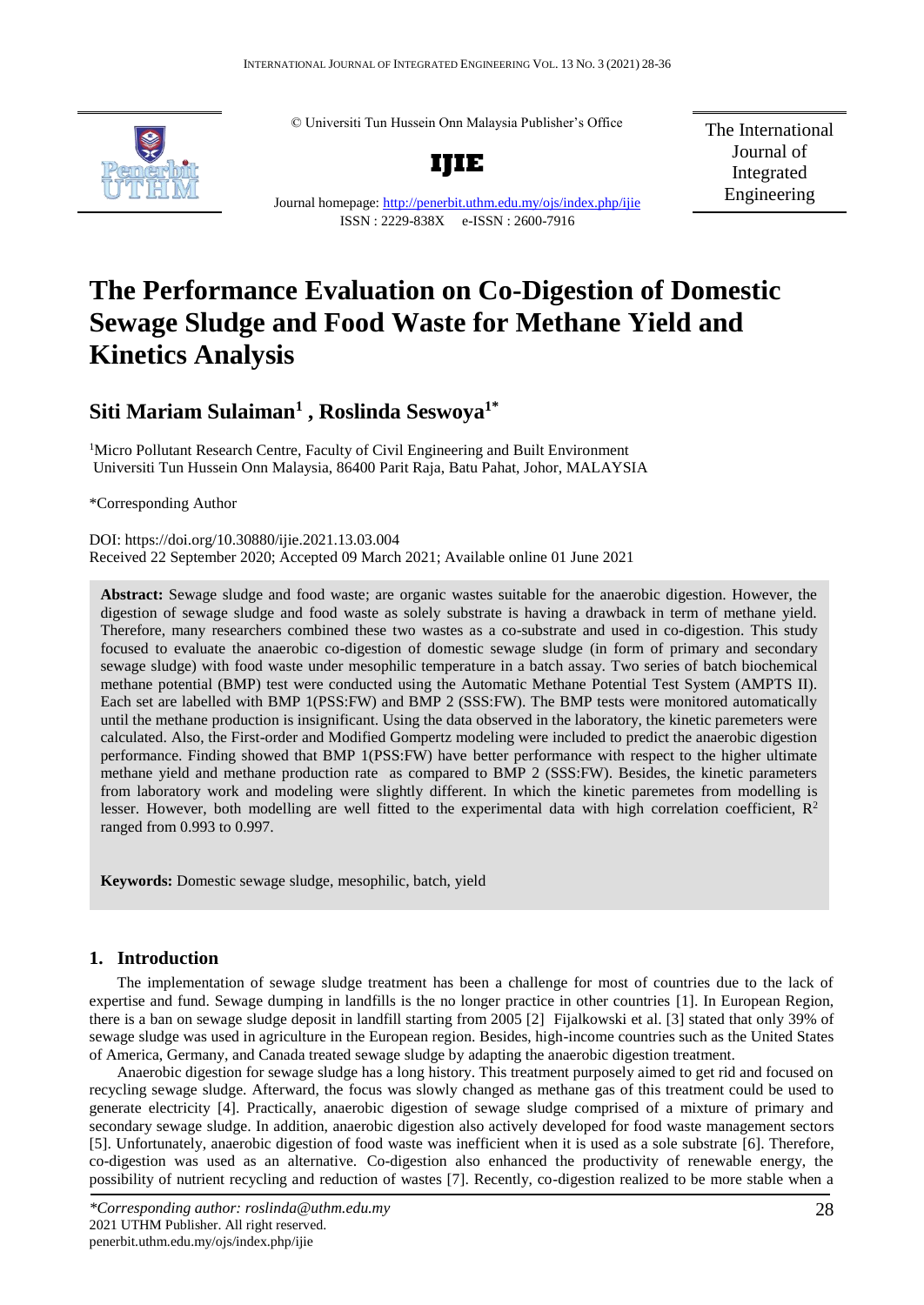variety of substrates were applied. The most common situation is when many main basic substrates such as sewage sludge are mixed and digested together with a minor amount of as single; a variety of additional substrates [7] It should be realized the potential of food waste to be used as feedstock as it is highly rich in organic matter and nutrients [8]. Easily biodegradable organic is preferable for anaerobic digestion due to the characteristics that easy to degrade in hydrolysis process [9]

Focusing on the co-digestion of sewage sludge and food waste, several laboratory scales for the study of codigestion of sewage sludge and food waste has been conducted [9]–[11]. Almost all these studies show improvement. For instance, Prabhu and Mutnuri [12], found significant improvement of methane yield of 471.1mL CH<sub>4</sub>/g VS with the supplementary of food waste as compared to  $385.9$  mL CH $_4$ /g VS from digestion of sewage sludge alone. Not only limited in laboratory scale, co-digestion of sewage sludge, and food waste also applied at full-scale East Bay Municipal Utility District WWTP is the first plant in the US to implement co-digestion of sewage sludge and food waste. Other than that, the Rovereto plant and Treviso plant in Italy also implemented the co-digestion of sewage sludge and food waste [13]. However, less study of co-digestion of sewage sludge and food waste was reported.

Methane is estimated through the biochemical methane potential test (BMP). BMP is a reliable and well-known test to evaluate the ultimate methane potential per mass of the substrate. According to Valero et al. [14], by adapting the BMP test, the matter removal (in terms of total solid(TS), volatile solid (VS) or chemical oxygen demand (COD)) and the kinetics studies of organic substrate in the anaerobic digestion process could be observed. Simple and practical tools to evaluate the performance of anaerobic digestion for organic waste is a batch reactor. A biochemical methane potential (BMP) batch anaerobic digestion was suitable for determining the degradation of the kinetics and the formation of methane gas [10].

Therefore, this study was aimed to assess the anaerobic co-digestion of primary and secondary sewage sludge with food waste under mesophilic temperature. A series of batch biochemical methane potential (BMP) tests were conducted using the Automatic Methane Potential Test System (AMPTS II). The First order and Modified Gompertz modeling equation were included to predict the anaerobic digestion performance.

# **2. Material and Methods**

# **2.1 Substrate and Inoculum**

This study used two types of substrates labeled as PSS: FW and SSS: FW, which is a mixture of primary sewage sludge with food waste and secondary sewage sludge with food waste at 4:1 ratio on wet mass [15]. Both types of sewage sludge were sampled from the Universiti Tun Hussein Onn Malaysia( UTHM) sewage treatment plant. On the other hand, food waste (FW) was tested from the campus cafeteria in UTHM too. A major fraction of FW included rice, vegetables, and meats. The samples were screened for non-biodegradable items such as plastics bags and cutlery before blended around two or three minutes using a household blender into a thick consistency with the addition of tap water [16].

The inoculum was taken from the existing full-scale anaerobic digester treating palm oil mill effluent (POME). The inoculum consists of active anaerobic bacteria. The sewage samples, blended food waste, and anaerobically digested sludge were kept in a plastic container stored at  $4^{\circ}$  C until used in the anaerobic digestion assay [17].

# **2.2 Biochemical Methane Potential (BMP) Test**

Two (2) sets of batch BMP test labeled as BMP 1(PSS:FW) and BMP 2(SSS:FW) were performed through Automatic Methane Potential Test System II (AMPTS II) precedence from a recent study by Seswoya et al. [18] using 500ml Duran bottles as reactors. With the total working volume of 400ml, inoculum, and substrate were filled up according to inoculum to substrate (I/S) ratio of 2:1 on VS basis [14]. The mass of inoculum and substrate added into the reactor was tabulated in Table 1 determined using VS in (%) as according to Stromberg et al. [19].

| <b>BMP</b>    | <b>Reactor</b> | Mass of inoculum $(g)$ | Mass of Substrate (g) | pH  |
|---------------|----------------|------------------------|-----------------------|-----|
| BMP 1(PSS:FW) | <b>Blank</b>   | 215.7                  |                       | 7.3 |
|               | Substrate      | 215.7                  | 45.0                  | 7.2 |
| BMP 2(SSS:FW) | <b>Blank</b>   | 346.9                  | -                     | 7.1 |
|               | Substrate      | 346.9                  | 53.1                  | 72  |

**Table 1 - Mass of inoculum and substrate filled into the reactors**

The BMP test was conducted in triplicate sample reactors and duplicated in a blank reactor contained inoculum solely. The substrate and inoculum were shaken to homogenize the solids concentration before pouring into reactors [20]. Besides, to avoid the early reaction that may interrupt the results, the reactors were prepared one after another, and the initial pH was recorded. The initial pH ranged from 7.1 to 7.3 are suitable for the anaerobic process. Then, the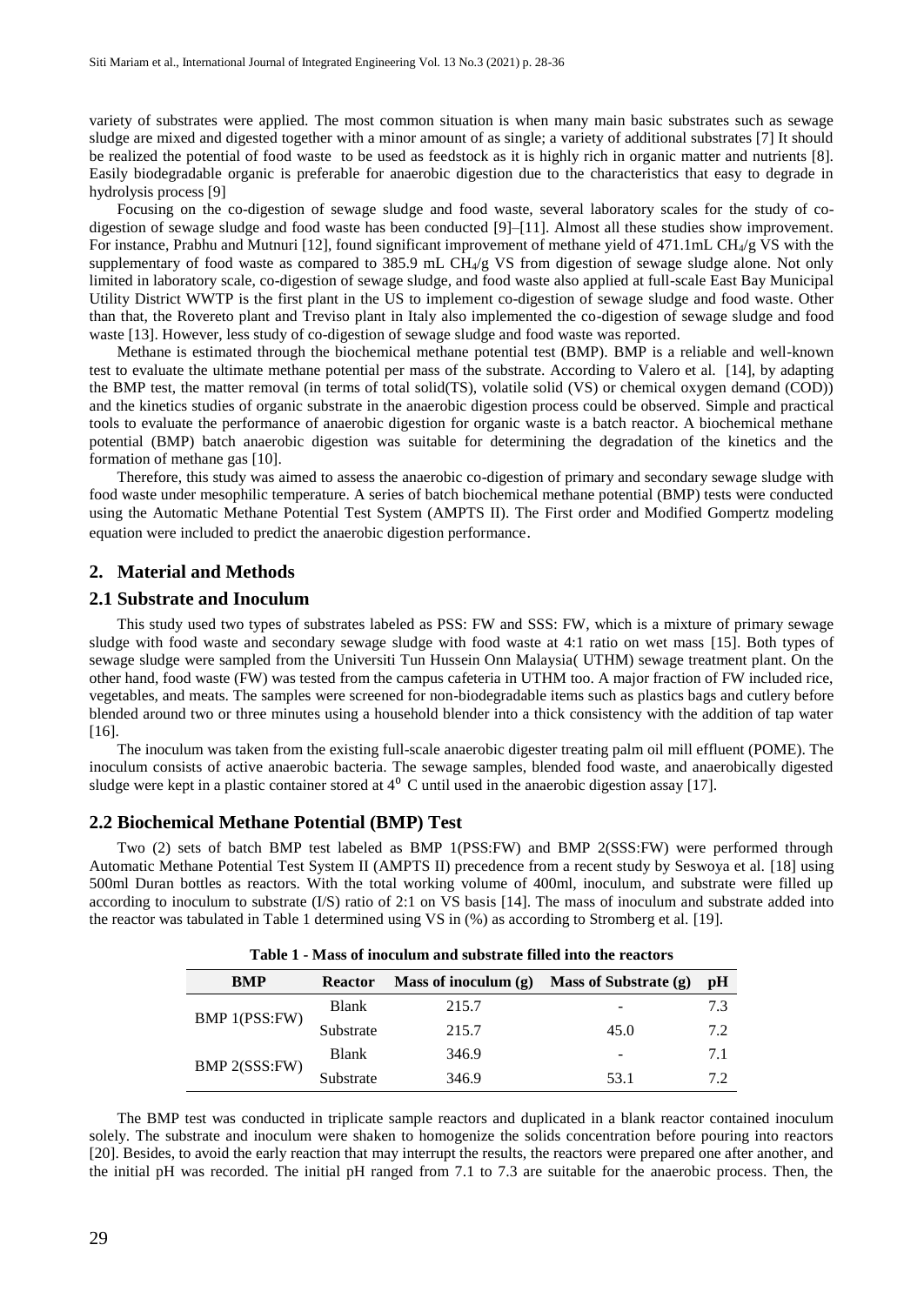reactors were purged with pure nitrogen  $(N_2)$  gas for two minutes before placed in the unit A of AMPTS II (Fig. 1) at mesophilic temperature (37 $^{\circ}$ C) [21]. The reactors were mixed automatically at 100 rpm [8].



**Fig. 1 - Automatic Methane Potential Test System (AMPTS II)**

# **2.3 Analytical Method**

The analytical method describes the procedure for characterization. Characterization of the substrate is an important parameter reflecting the potential of methane production from the BMP test [22]. The analytical methods used for this study were presented in Table 2. Solid (TS and VS) also applied for BMP setup, and alkalinity was measured to confirm the stability of the anaerobic process. A calibrated pH meter was used for pH determination. The soluble form each for substrate and inoculum was prepared by centrifuging the sample and followed by filtration through a 0.45 µm cellulose acetate filter [8].

| $1400C = 71041$ , tical include                           |                    |        |  |  |
|-----------------------------------------------------------|--------------------|--------|--|--|
| <b>Reference</b><br><b>Analytical Method</b><br>Parameter |                    |        |  |  |
| COD (g/L)                                                 | HACH method 8000   | [23]   |  |  |
| TS(g/L)                                                   | APHA: Method 2540B | [23]   |  |  |
| $VS$ (g/L)                                                | APHA: Method 2540E | $[24]$ |  |  |
| Protein $(g/L)$                                           | Lowry Method       | [25]   |  |  |
| Carbohydrate $(g/L)$                                      | Dubois Method      | [9]    |  |  |
| Alkalinity( $gCaCO3/L$ )                                  | APHA: Method 2320B | [9]    |  |  |

**Table 2 - Analytical method**

#### **2.4 Kinetics Analysis**

Two (2) kinetics modeling was used in this study to estimate the performance of the BMP test. The first-order kinetics modeling was applied as it is the simplest model yet can predict the ultimate methane yield and the methane production rate. Since the lag phase also crucial parameter to be observed, modified Gompertz modeling was applied. With aid from Excel Solver, Microsoft Excel kinetics parameters such as ultimate methane yield, maximum methane production rate, and lag phase were estimated from the graph that fits the experimental data set [26].

$$
M = M_0 \times \left[1 - e^{-kt}\right] \tag{1}
$$

$$
M = M_0 \times \exp\left[-\exp\left(\frac{R_m \times e}{M_0}\right)(1-t) + 1\right]
$$
 (2)

where *M* represents the specific methane yield (mL/g VS) at a digestion time,  $M_0$  is the methane potential (mL/g VS), *Rm* and *k* stands for the methane production rate (mL/g VS day), e is the Euler's constant (2.7183) and *λ* refer to the lag phase (days).

# **3. Results and Discussion**

# **3.1 Characteristics of Inoculum**

The inoculum used in this study was taken from a full-scale anaerobic digester. It is common to use the anaerobically digested sludge from full-scale anaerobic digester for the BMP test [27] Table 3 shows the characteristics of the inoculum used in the BMP test. The inoculum was slightly alkaline, with a pH value of more than 7.0. The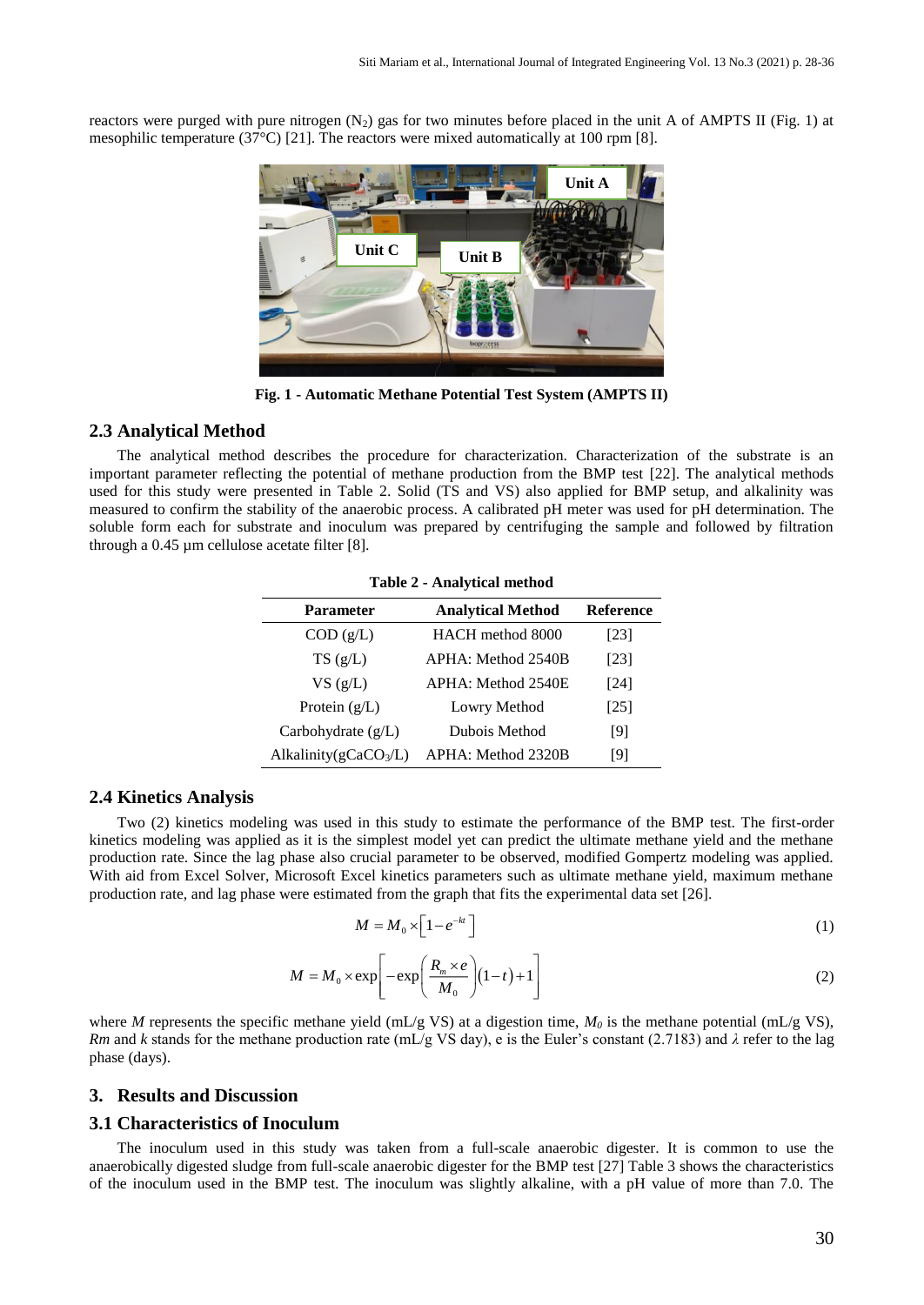inoculum contained complex organic, including protein and carbohydrate. As expected, the total protein and carbohydrate were different from the two samples. The protein concentration was always higher than carbohydrates as observed by Cabbai et al. [9] and Zhen et al. [28]. Both samples show the VS / TS of 0.45 and 0.43 for the first and second sampling, respectively. Liu et al [25], reported that inoculum taken from the anaerobic digester (operated at mesophilic temperature) was having a VS/TS ratio of 0.48. The inoculum having VSS/TSS ratio more than 0.5 was found resuted in higher methane yield due to the remaining organic in the iniculum itself. The use of inoculum with higher methane yield is not appropriate because in the BMP assay, the methane yied from the targeted substrate is subtracted from the methane production obtained in the blank assays (only inoculum) [27].

| <b>Parameter</b>            | Used for BMP1 (PSS:FW) | Used for BMP2 (SSS:FW) |  |
|-----------------------------|------------------------|------------------------|--|
| Total solids $(TS)(g/L)$    | $19.89 \pm 0.51$       | $16.22 \pm 0.38$       |  |
| Volatile solids $(VS)(g/L)$ | $8.89 \pm 0.19$        | $7.00+0.33$            |  |
| $COD$ total $(g/L)$         | $20.34 \pm 0.25$       | $17.78 \pm 0.19$       |  |
| $COD$ soluble $(g/L)$       | $6.75 \pm 0.12$        | $5.64 \pm 0.17$        |  |
| Protein total $(g/L)$       | $4.89 \pm 0.03$        | $4.10+0.05$            |  |
| Protein soluble $(g/L)$     | $1.54 \pm 0.02$        | $1.32 \pm 0.01$        |  |
| Carbohydrate total $(g/L)$  | $1.31 \pm 0.05$        | $1.27 \pm 0.01$        |  |
| Carbohydrate soluble (g/L)  | $0.22+0.04$            | $0.19 \pm 0.03$        |  |

**Table 3 - Inoculum characteristics (N=3)**

#### **3.2 Characteristics of Substrates**

The characteristics measurement was carried out as soon as the sample arrived and completed within seven days to minimize errors from the effects of biodegradation due to microbial action. The characteristics are crucial as it reflects the potential in producing methane gas. A small difference of organic matter was observed from the PSS:FW and SSS:FW indicates by 0.94 and 0.93 VS/TS ratio, respectively. Besides, according to Seswoya et al. [21], VS/TS ratio greater than 0.50 represents high organic content in the substrate, thus easy to biodegradable. The protein is much higher as compared to carbohydrate observed consistently in both substrates. The soluble COD, proteins, and carbohydrates concentration for PSS:FW were relatively higher than what was seen from SSS:FW. As expected, the soluble form of COD, proteins, and carbohydrates than particulate form was lower. The finding is similar to what was observed by Cabbai et al. [9], and Zhen et al. [29].

|  |  | Table 4 - Substrate characteristics $(N=3)$ |  |
|--|--|---------------------------------------------|--|
|--|--|---------------------------------------------|--|

| <b>Parameter</b>             | <b>PSS:FW</b>    | <b>SSS:FW</b>    |  |
|------------------------------|------------------|------------------|--|
| Total solids (TS) (g/L)      | $79.64 \pm 1.37$ | 78.56±3.20       |  |
| Volatile solids $(VS)(g/L)$  | $74.53 + 4.85$   | $73.20 \pm 1.17$ |  |
| $COD$ total $(g/L)$          | $72.30 \pm 0.01$ | $70.69 \pm 0.01$ |  |
| $COD$ soluble $(g/L)$        | $13.62 \pm 0.04$ | $13.92 \pm 0.02$ |  |
| Protein total $(g/L)$        | $3.73 \pm 0.25$  | $3.32 \pm 0.30$  |  |
| Protein soluble $(g/L)$      | $0.25 \pm 0.00$  | $0.23 \pm 0.01$  |  |
| Carbohydrate total $(g/L)$   | $6.11 \pm 0.15$  | $6.00+0.10$      |  |
| Carbohydrate soluble $(g/L)$ | $0.72 \pm 0.00$  | $0.68 \pm 0.00$  |  |

#### **3.3 Stability of Anaerobic Process for BMP Test**

The stability of the anaerobic process in the BMP test is essential as it shows the efficiency of the test. For batch reactors, the stability is determined by determining the pH and alkalinity.The pH was measured before and after digestion. Any value of pH is acceptable as long as the pH is in the range of acceptable pH for the anaerobic process. In addition, alkalinity also conducted to verify the stability of the BMP process in the form of intermediate alkalinity (IA) and partial alkalinity(PA) and the ratio of IA/PA. The final pH for BMP 1(PSS:FW) was recorded varies from 7.1 to 7.5.

On the other hand, BMP 2(SSS:FW) final pH varies from 7.3 to 7.6. It seems that the pH remained in the pH suitable for the anaerobic process, which is from 5.5 to 8.5 [30]. Both BMP tests were in stable condition indicates by IA/PA less than 0.4; which the alkalinity varies from 0.04 to 0.15 and 0.14 to 0.15 for BMP 1(PSS:FW) and BMP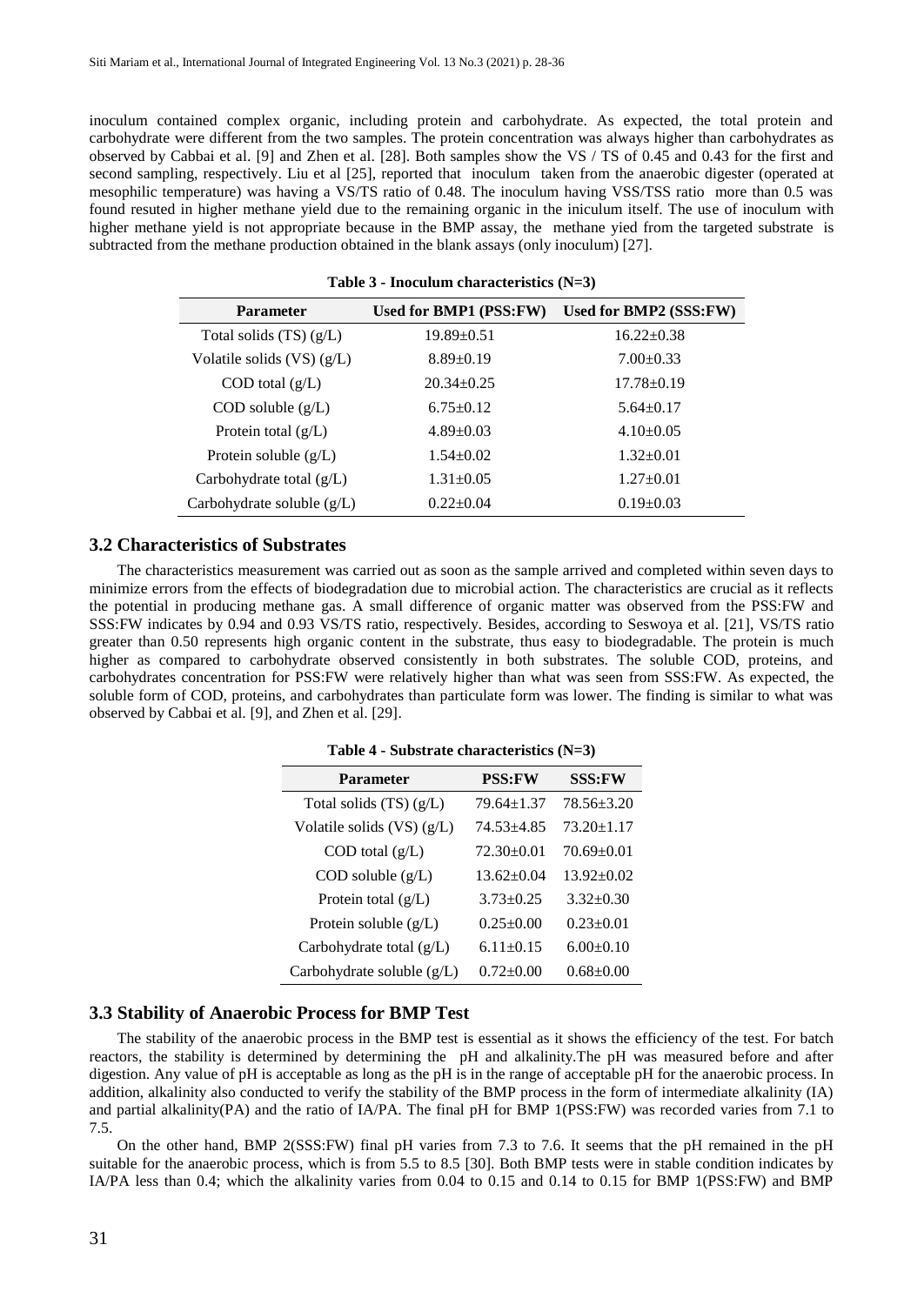2(SSS:FW) respectively, indicating that the anaerobic process was stable throughout the study period. Cabbai, et al., [9] stated that IA/PA lesser than 0.4 is showing the steady anaerobic process.

# **3.4 Methane Accumulation**

Net methane accumulation is the difference between methane production from the sample reactor and the blank reactor [21]. The net methane accumulation for BMP 1(PSS:FW) and BMP 2(SSS:FW) were presented in Table 5. The net methane accumulation from the BMP 1(PSS:FW) was higher than the net methane observed from the BMP 2(SSS:FW). These findings are coincidence with previous studies by Dinh et al. [31] and Xie et al. [32]. However, the digestion of co-substrate BMP 1(PSS: FW) resulted in higher net accumulated methane, about 530.4ml as compared to BMP 2(SSS:FW), because PSS:FW having a slightly higher organic as indicated by higher VS/TS and COD.

| BMP                         | <b>BMP 1(PSS:FW)</b> |                              | <b>BMP 2(SSS:FW)</b> |                |
|-----------------------------|----------------------|------------------------------|----------------------|----------------|
| Volume (mL)                 | <b>Blank Reactor</b> | Sample Reactor Blank Reactor |                      | Sample Reactor |
| Average accumulated methane | 53.9                 | 584.3                        | 58.9                 | 487.0          |
| Net accumulated methane     |                      | 530.4                        |                      | 428.1          |

**Table 5 - Methane accumulation for BMP assay**

# **3.5 Ultimate Methane Yield**

The digestion period for the BMP tests was 15 days. As presented in Fig. 2, both digestion shows rapidly start, but the methane yield at a different time with one day difference. There is no lag phase observed for each BMP test. Starting from the 12<sup>th</sup> day of BMP assay, it was found that methane production has come to a stop. Due to the higher organic content in BMP 1(PSS:FW), the ultimate methane yield was also observed higher than BMP 2(SSS:FW). The ultimate methane yield for the BMP 1(PSS:FW) was 1233.57 mL CH<sub>4</sub>/g VS starting from the 13<sup>th</sup> day. On the other hand, the ultimate methane yield for BMP 2(SSS:FW) was observed starting from the  $12<sup>th</sup>$  day. The ultimate methane yield for BMP 2(SSS:FW) was 995.5 mL CH<sub>4</sub>/g VS, lesser about 237.99 mL CH<sub>4</sub>/g VS than the ultimate methane yield for BMP 1(PSS:FW), resulted in an indifference about 19.30%.



**Fig. 2 - The methane yield curve**

The ultimate methane yield for the BMP 1(PSS:FW) is higher than BMP 2(SSS:FW). As observed, the PSS:FW contained slightly higher organic content compared to SSS: FW. Pan et al. [29] and Xie et al. [32] also have a similar observation and pointed out that the variations in TS, VS of the substrate significantly influenced the methane production. Li et al. [33] also supported this difference, that stated the methane yield and methane production could be different due to the facts of different substrate characteristics and varied source of samples. Prabhu & Mathuri [12] stated that lower methane production probably due to lower inoculum to substrate ratio.

# **3.6. Methane Production Rate**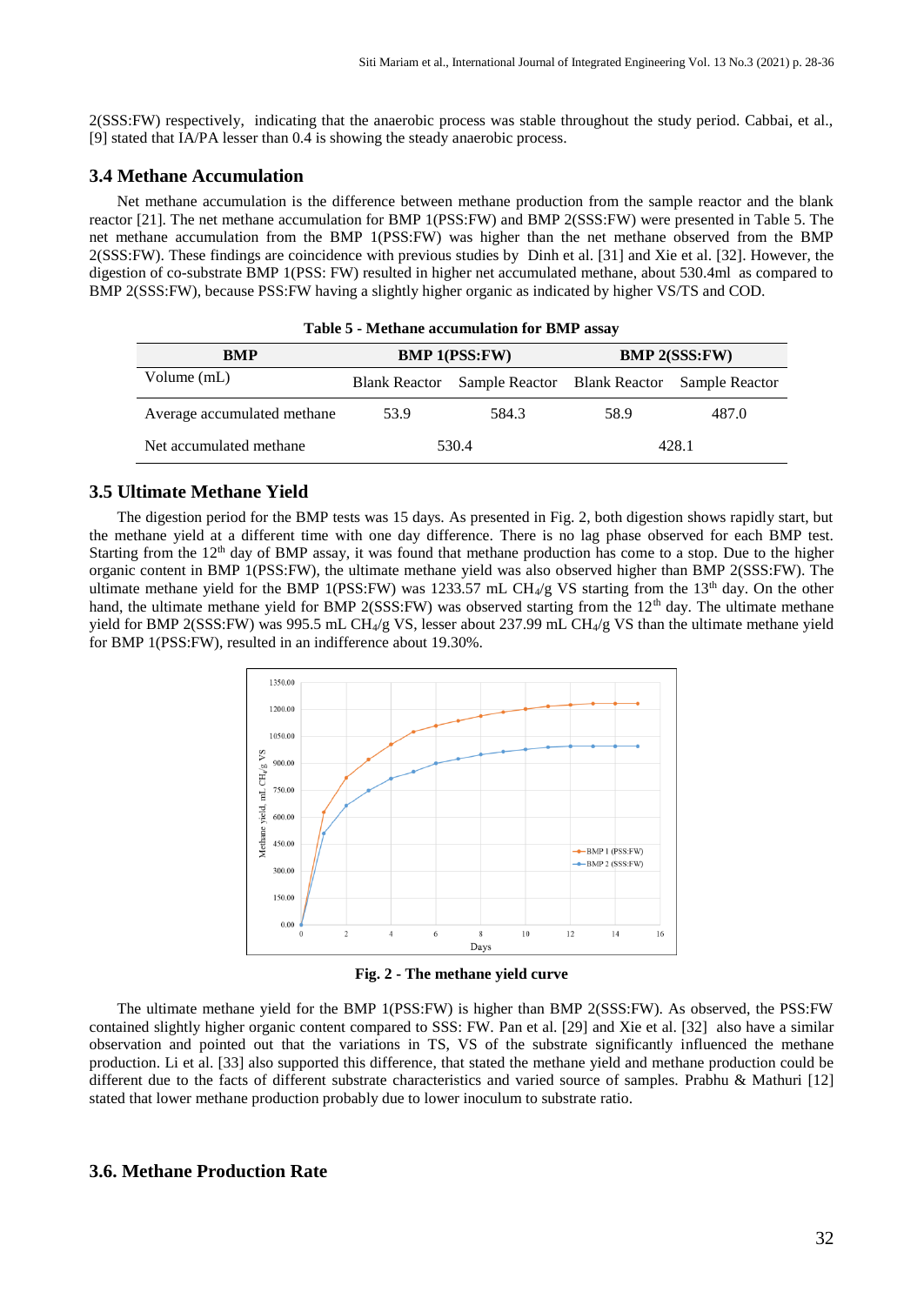In general, the co-digestion of BMP 1(PSS:FW) and BMP 2(SSS:FW) shows quick initial methane production demonstrated by steeper slope from the curve (Fig. 1). Both BMP shows a fast methane production rate indicating no acclimation period occurs. Table 6 summarized the maximum methane production rate. The characteristics of the substrate mostly influence the methane production rate. BMP 1(PSS: FW) showed a higher methane production rate influenced by the high value of carbohydrate and soluble organic as compared to the co-substrate of BMP 2(SSS: FW). These findings corresponded well with results revealed by Li et al. [33], which observed that the anaerobic digestion with high carbohydrate content produced fast methane production rate. Wang et al. [34] and Elsayed et al. [35], stating that small particle size of the substrate and soluble concentration also ascent the methane production rate as it is ready to degrade. A high amount of soluble concentration accelerated the methane production rate in anaerobic digestion since it is readily degradable. Other studies of co-digestion between primary sewage sludge and food waste conducted by Pan et al. [29] also showed similar trends.

| RMP                                     |        | <b>BMP 1(PSS:FW)</b> BMP $2(SSS:FW)$ |
|-----------------------------------------|--------|--------------------------------------|
| Methane production rate (mL CH4/g VS d) | 628.18 | 510.16                               |

# **3.7. Methane Production Kinetic Modeling**

Two (2) kinetic modeling adapted to fit and determine the methane production in the batch BMP test in this study. The first-order kinetics describes only two kinetic parameters, which are the ultimate methane yield (Mo) and methane production rate (k). Hence, Modified Gompertz (Eq. (2)), the lag phase could be determined too.

Table 7 presented the experimental data with the kinetic analysis using First-order kinetics. First-order analyzed similar value for both the BMP test. Parra-orobio et al. [36] stated that the methane production rate, k in the range of  $0.025$ -0.2d<sup>-1</sup> is possible if the substrate is rich in carbohydrate. This study observed the higher k, ranged 0.4 to 0.7 l/d. Iqbal Syaichurrozi & Sumardiono [37] stated that a high value of k means that the faster rate of methane is produced and the high value of k may influence the methane production yield. In contrast, the ultimate methane yield observed from modeling is fluctuated in such a way the improved ultimate methane yield was observed for BMP 2 (SSS: FW).

Adapting first-order modeling shows a lower parameter than observed through experimental data. Algapani et al. [38] found that lower methane yield and methane production rate than experimental data. The results of the correlation coefficient,  $R^2$  ranged from 0.997 to 0.999 was observed by this study, relatively higher than average. On average, the  $R<sup>2</sup>$  for co-digestion of sewage sludge and food waste studies were shown to have values ranged from 0.890 to 0.960 [8], [39].

| <b>BMP</b> test                                        | <b>BMP 1 (PSS:FW)</b> |                    | <b>BMP 2 (SSS:FW)</b> |                    |
|--------------------------------------------------------|-----------------------|--------------------|-----------------------|--------------------|
| <b>Kinetic Parameter</b>                               | <b>Experimental</b>   | <b>First-order</b> | Experimental          | <b>First-order</b> |
| Ultimate methane yield, $M_0$ (mLCH <sub>4</sub> /gVS) | 1233.57               | 1181.95            | 995.58                | 1181.95            |
| Methane production rate, k<br>$mL CH_4/gVS/day)$       | 0.40                  | 0.66               | 0.40                  | 0.66               |
| $\mathbb{R}^2$                                         | 0.997                 |                    | 0.997                 |                    |

**Table 7 - Kinetic parameters from laboratory and first order modelling**

| Table 8 - Kinetic parameters from laboratory and Modefied Gompertz modelling |  |  |
|------------------------------------------------------------------------------|--|--|
|                                                                              |  |  |

| <b>BMP</b> test                                                    | <b>BMP 1 (PSS:FW)</b> |                      | <b>BMP 2 (SSS:FW)</b> |                      |
|--------------------------------------------------------------------|-----------------------|----------------------|-----------------------|----------------------|
| <b>Kinetic Parameter</b>                                           | <b>Experimental</b>   | Modified<br>Gompertz | <b>Experimental</b>   | Modified<br>Gompertz |
| Ultimate methane yield, M <sub>o</sub><br>(mLCH <sub>4</sub> /gVS) | 1233.57               | 1158.43              | 995.58                | 938.41               |
| Methane production rate, k<br>$(mL CH_4/gVS/day)$                  | 628.18                | 576.86               | 510.16                | 468.73               |
| Lag phase $\text{(day)}$                                           | 0.04                  | 0.00                 | 0.04                  | 0.00                 |
| $\mathbb{R}^2$                                                     | 0.994                 |                      | 0.993                 |                      |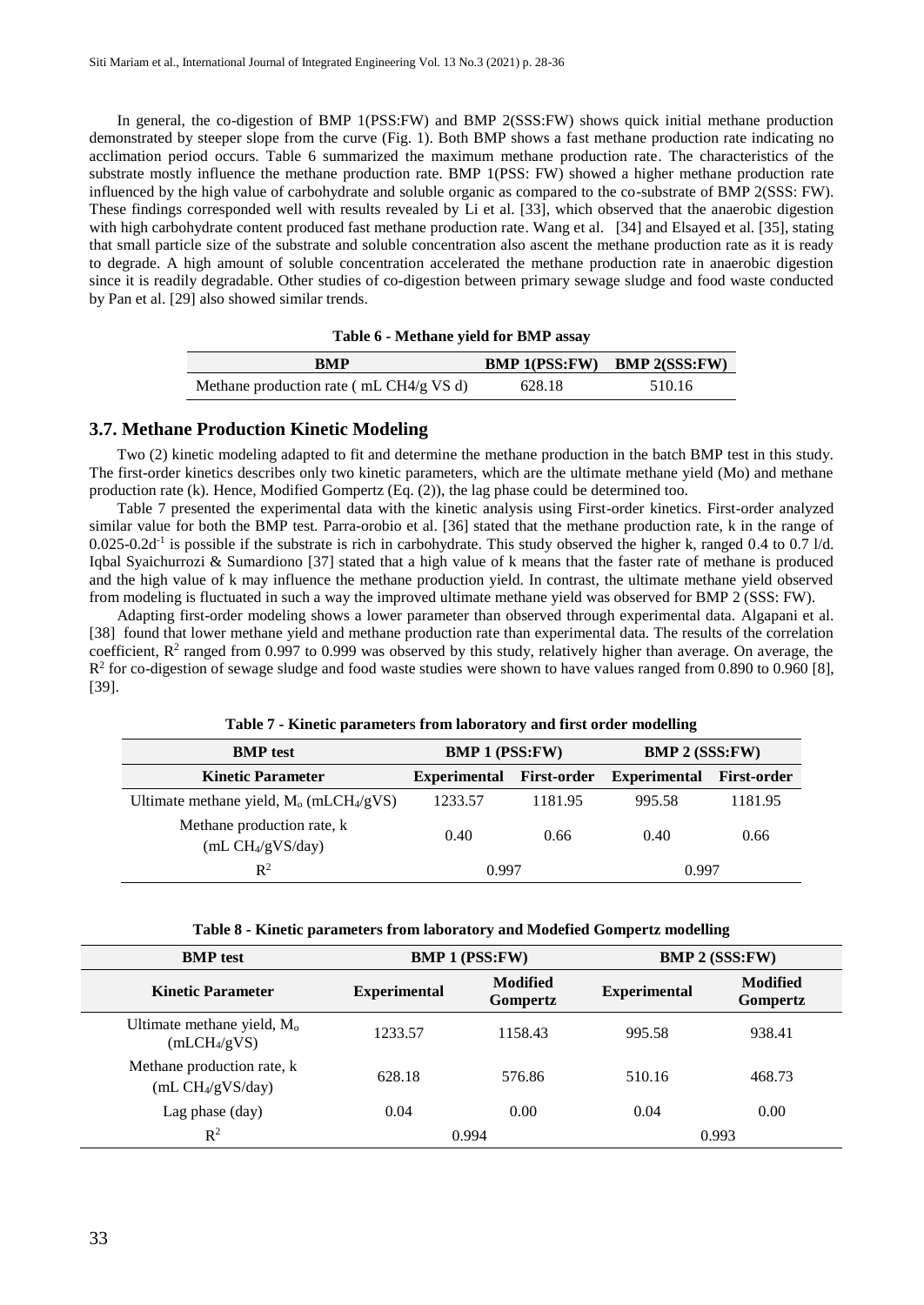Based on the modeling analysis, the lag phase was not available at all. In contrast, the experimental data showed that the co-digestion resulted in the lag phase of 0.04 days. The finding is found to be similar to what was observed by Algapani et al. [38].

Many studies have adapting Modified Gompertz were mostly found lower value for the kinetic parameters as compared to the experimental work [40]. Also, lower  $R^2$  ranged from 0.967 to 0.994 for the co-digestion study was observed. Unlike the previous research, this study found higher  $R^2$  ranged from 0.993 to 0.997. These values corroborate the ideas of Zhen et al. [41], who suggested that  $\mathbb{R}^2$  near to 1 shows satisfactory agreement between the actual and predicted values.

# **4. Conclusion**

Two co-digestion sets of sewage sludge with food waste were done in this study, and each was labeled as BMP1 (PSS:FW) and BMP2 (SSS: FW). For each co-digestion test, the different inoculum was used. The inoculum was found to have low organic content, as indicated by the VS/TS ratio lesser than 0.5. Meanwhile, the co-substrates are having higher organic substances, as indicated by the VS/TS ratio of more than 0.90. Besides, the PSS:FW was slightly improved bioavailability subsequently resulted in higher methane accumulation.

BMP 1(PSS:FW) has resulted in a high value of ultimate methane yield of 1233.57 mL CH<sub>4</sub>/g VS; increased by 19.30% difference than BMP 2(SSS:FW). The co-digestion of PSS:FW was also found the improved methane production rate. No lag phase was observed for each co-digestion study, indicated that a mixture of sewage sludge with food waste at a 4:1 ratio is suitable for anaerobic co-digestion. Besides, the methane kinetics parameters calculated from laboratory work was slightly different from the observation from modeling analysis. However, both models are well fitted to the experimental data with a high correlation coefficient;  $R^2$  ranged from 0.993 to 0.997.

#### **Acknowledgment**

This project has been funded with support from Universiti Tun Hussein Onn Malaysia through GPPS–Vot U945 and TIER 1 - Vot U844. The authors also gratefully acknowledge the support and assistance of Cenergi SEA Sdn. Bhd.

#### **References**

- [1] Kaur G., Luo L., Chen G. & Wong J. W. C. (2019). Integrated food waste and sewage treatment a better approach than conventional food waste-sludge co-digestion for higher energy recovery via anaerobic digestion. Bioresource Technology*,* 289, 121698
- [2] Cusido J. A., Cremades L. V. & Gonza´ lez M. (2003). Gaseous emissions from ceramics manufactured with urban sewage sludge during firing processes. Waste Management, 23, 273–280
- [3] Fijalkowski K., Rorat A., Grobelak A. & Kacprzak M. J. (2017).The presence of contaminations in sewage sludge-The current situation. J. Environ. Manage*,* 203, 1126–1136
- [4] Sembera C., Macintosh C., Astals S. & Koch K. (2019). Benefits and drawbacks of food and dairy waste codigestion at a high organic loading rate : A Moosburg WWTP case study. Waste Management, 95, 217–226
- [5] Jabeen M., Zeshan,. Yousaf S., Haider M. R. & Malik R. N. (2015). High-solids anaerobic co-digestion of food waste and rice husk at different organic loading rates. International Biodeterioration and Biodegradation, 102,149–153
- [6] Liao X., Zhu S., Zhong D., Zhu J. & Liao L. (2014). Anaerobic co-digestion of food waste and landfill leachate in single-phase batch reactors. Waste Management, 34(7), 2278–2284
- [7] Maragkaki A. E., Fountoulakis M., Gypakis A., Kyriakou A., Lasaridi K. & Manios T. (2017). Pilot-scale anaerobic co-digestion of sewage sludge with agro-industrial by-products for increased biogas production of existing digesters at wastewater treatment plants. Waste Management, 59, 362–370
- [8] Ma Y., Yin Y. & Liu Y. (2017). New insights into co-digestion of activated sludge and food waste: Biogas versus biofertilizer. Bioresource Technology, 241, 448–453
- [9] Cabbai V., Ballico M., Aneggi E. & Goi D. (2013). BMP tests of source selected OFMSW to evaluate anaerobic codigestion with sewage sludge. Waste Management, 33(7), 1626–1632
- [10] Koch K., Plabst M., Schmidt A., Helmreich B. & Drewes J. E. ( 2016). Co-digestion of food waste in a municipal wastewater treatment plant : Comparison of batch tests and full-scale experiences. Waste Management, 47, 28–33
- [11] Nielfa A., Cano R., Pérez A. & Fdez-Polanco M. (2015). Co-digestion of municipal sewage sludge and solid waste: Modelling of carbohydrate, lipid and protein content influence. Waste Management Research, 33(3) 241– 249
- [12] Prabhu M. S. & Mutnuri S. (2016). Anaerobic co-digestion of sewage sludge and food waste. Waste Management Research, 34(4), 307-315
- [13] Nghiem L. D., Koch K., Bolzonella D. & Drewes J. E. (2017). Full scale co-digestion of wastewater sludge and food waste : Bottlenecks and possibilities. Renewable and Sustainable Energy Reviews, 72, 354–362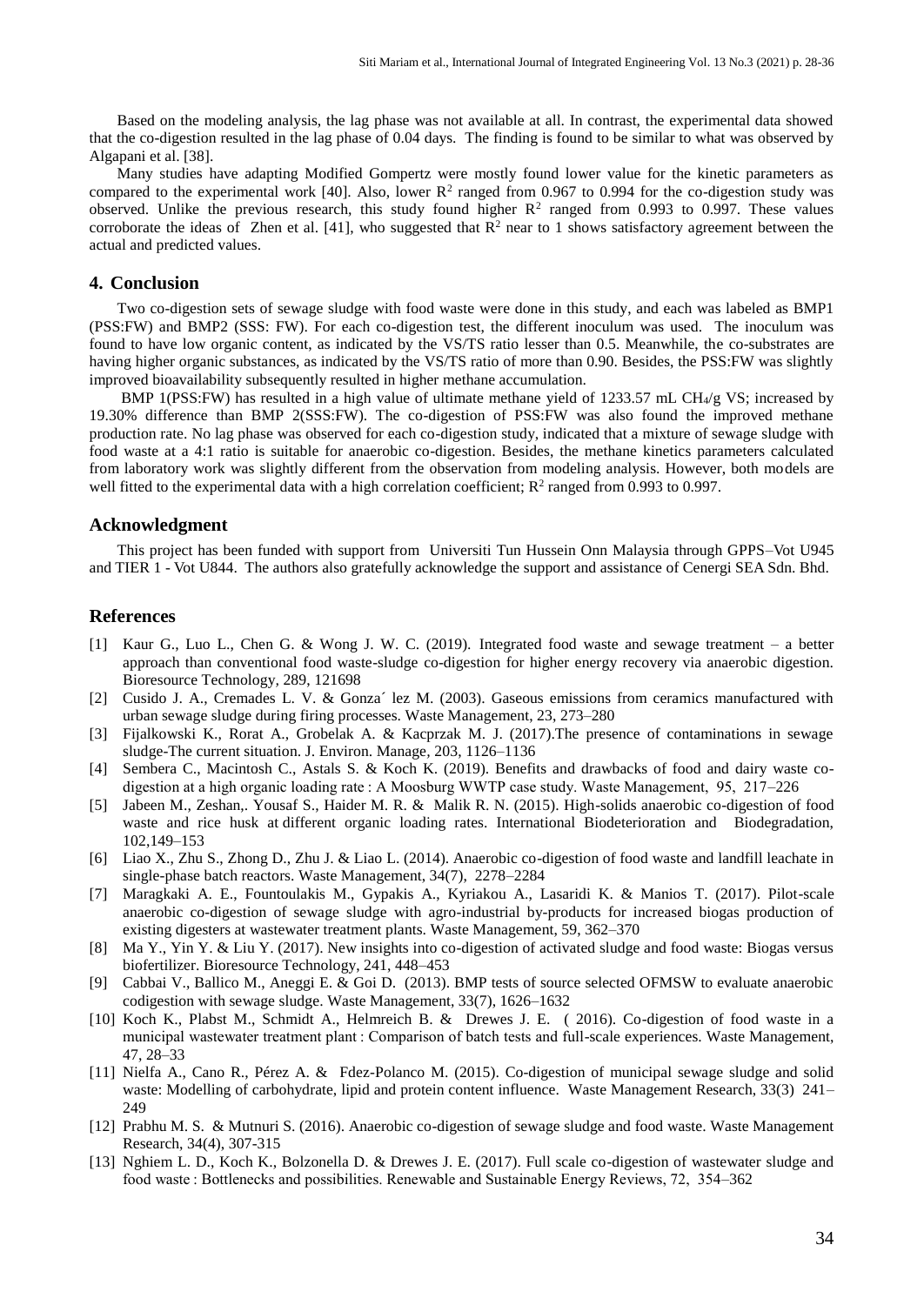- [14] Valero D., Montes J. A., Rico J. L. & Rico C. (2016). Influence of headspace pressure on methane production in Biochemical Methane Potential (BMP) tests. Waste Management, 48, 193–198
- [15] Dai X., Duan N., Dong B. & Dai L. (2013). High-solids anaerobic co-digestion of sewage sludge and food waste in comparison with mono digestions: Stability and performance. Waste Management, 33(2) pp. 308–316
- [16] Malakahmad A., Md Zain S. & Ahmad Basri N. E. (2012). biomethanation of kitchen waste and sewage sludge in anaerobic baffled reactor. Proceeding of IEEE Symposium Humanities, Sciences and Engineering Research, pp. 1513–1516
- [17] Grosser A., Neczaj E., Singh B. R., Almås Å. R., Brattebø H. and Kacprzak M. (2017). Anaerobic digestion of sewage sludge with grease trap sludge and municipal solid waste as co-substrates. Environmental Research, 155, 249–260
- [18] Seswoya R., Fahmi M. & Darnak N. A. (2018). Batch biodegradability study of fresh and aged food waste: Performance and kinetic batch biodegradability study of fresh and aged food waste. Proceeding of International Conference of Architecture and Civil engineering ( ICACE), Kuala Lumpur
- [19] Strömberg S., Nistor M. & Liu J. (2015). Early prediction of biochemical methane potential through statistical and kinetic modelling of initial gas production. Bioresource Technology, 176(11) 233–241
- [20] Seswoya R. & Abdul Karim A. T. (2016). Organics characteristics of sludge from a full-scale anaerobic digester treating domestic mixed sewage sludge. International Symposium on Civil and Environmental Engineering. MATEC, 103, 1–8
- [21] Seswoya R., Tarmizi A., Karim A., Darnak N. A., Fahmi M. & Rahman A. (2018). Methane potential from the digestion of food waste in a batch reactor. International Journal of Engineering and Technology, 7 (3.23), 36–39
- [22] Alepu O. E., Wang K., Jin Z., Segun G. A., Li Z. & Ikhumhen H. O. (2016). Comparison biomethane potential (BMP) test of sewage sludge recovered from different treatment processes. International Journal Waste Resource, 6(3), 3–7
- [23] Ergu T. H., Tezel U., Gu E. & Demirer G. N. (2001). Anaerobic biotransformation and methane generation potential of cheese whey in batch and UASB reactors. Waste Management, 21, 643–650
- [24] Park K. Y., Jang H. M., Park M. R., Lee K., Kim D. & Kim Y. M. (2016). Combination of different substrates to improve anaerobic digestion of sewage sludge in a wastewater treatment plant. International Biodeterioration Biodegradation, 109, 73–77
- [25] Liu C., Li H., Zhang Y. & Liu C. (2016). Improve biogas production from low-organic-content sludge through high-solids anaerobic co-digestion with food waste. Bioresource Technology, 219, 252–260
- [26] Demir S., Karadeniz A., Civelek Yoruklu H. & Manav Demir N. (2017). An MS excel tool for parameter estimation by multivariate nonlinear regression in environmental engineering education. Sigma Journal Engineering Nature, 35 (2), 265–273
- [27] Elbeshbishy E., Nakhla G. & Hafe H. (2012). Biochemical methane potential (BMP) of food waste and primary sludge: Influence of inoculum pre-incubation and inoculum source. Bioresource Technology, 110, 18–25
- [28] Zhen G., Lu X., Kobayashi T., Kumar G. & Xu K. (2016). Anaerobic co-digestion on improving methane production from mixed microalgae (Scenedesmus sp., Chlorella sp.) and food waste: Kinetic modeling and synergistic impact evaluation. Chemical Engineering Journal, 299, 332–341
- [29] YangPan, Zhongxiang Z., Guangyin Z. , Xueqin L., Péter B., Yu-You L., Youcai Z. & Rajesh Banu J. (2019). Synergistic effect and biodegradation kinetics of sewage sludge and food waste mesophilic anaerobic co-digestion and the underlying stimulation mechanisms. Fuel, 253, 40–49
- [30] Kangle K. M., Kore S. V. & Kulkarni G. S. (2012). Recent trends in anaerobic codigestion : A review. Universal. Journal Environmental Research and Technology, 2 (4), 210–219
- [31] Dinh S. T. H. M. G., Fujiwara P. V. & Pham Phu T. (2018). Kinetic of biogas production in co-digestion of vegetable waste, horse dung, and sludge by batch reactors. Proceesing of International Conference on Environement and Renewable Energy, IOP, 159, 1–8
- [32] Xie S., Wickham R. & Nghiem L. D. (2017). Synergistic effect from anaerobic co-digestion of sewage sludge and organic wastes. International Biodeterioration and Biodegradation, 116, 191–197
- [33] Zhipeng L., Zhen C., Hong Y., Yuanpeng W., Weiang L., Jo-Shu C., Qingbiao L. & Ning H. (2018). Anaerobic co-digestion of sewage sludge and food waste for hydrogen and VFA production with microbial community analysis. Waste Management, 78, 789–799
- [34] Wang N., Zheng T. & Ma Y. (2019). New insights into the co-locating concept on synergistic co-digestion of sewage sludge and food waste towards energy self-sufficient in future WWTPs. Bioresource Technology Reports, 100351
- [35] Elsayed M., Andres Y., Blel W. & Gad A. (2015). Methane production by anaerobic co-digestion of sewage sludge and wheat straw under mesophilic conditions. International Journal of Scientific and Technology Research, 4(6), 1–6
- [36] Parra-Orobio B. A., Donoso-Bravo A., Ruiz-Sánchez J. C., Valencia-Molina K. J. & Torres-Lozada P. (2018). Effect of inoculum on the anaerobic digestion of food waste accounting for the concentration of trace elements. Waste Management, 71, 342–349